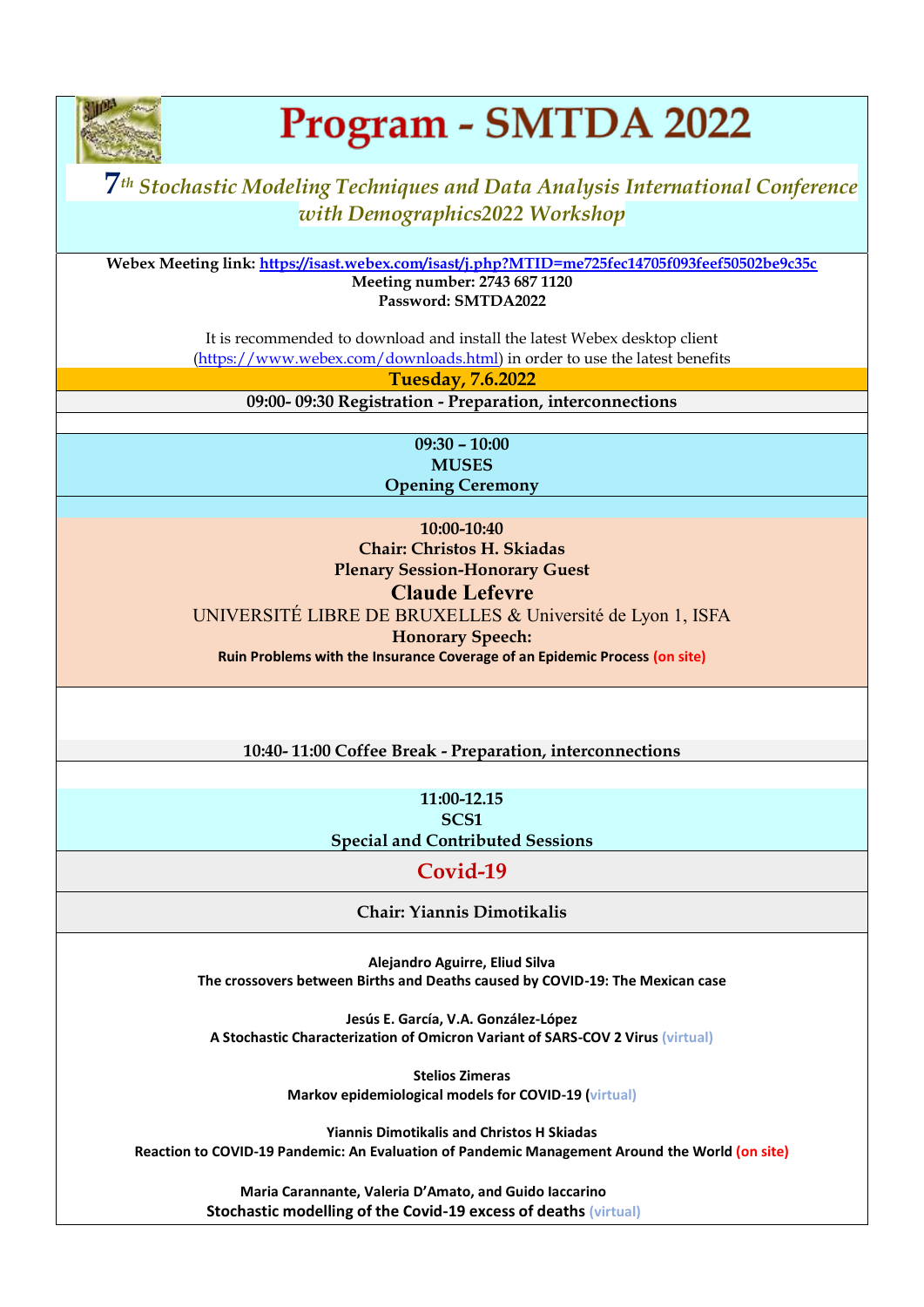**12:15-13.30 SCS2** 

**Special and Contributed Sessions**

**MARKOV**

#### **Chair: James Bozeman**

**J. R. Bozeman**

**On the Metric Topology Induced from the BIC-based Consistent Metric between Markovian Processes (on site)**

**Andreas C. Georgiou, Emmanuel Thanassoulis, Georgios Tsaples Efficiency Evaluation and Markovian models, current state and research variants (virtual)**

**Giannis A. Kechagias, Alexandros C. Diamantidis, Theodosis D. Dimitrakos Optimal maintenance of a deteriorating equipment using semi-Markov decision processes and linear programming (virtual)**

> **Rodi Lykou, George Tsaklidis Kalman filtering for hidden Homogeneous Markov Systems of big populations (virtual)**

**Shafiqah A. Al-Awadhi Student flow in an Academic Institution using an observing Markov Analysis**

#### **13:30-14:30 Lunch Break**

#### **14:30-16:00 SCS3 Special and Contributed Sessions**

#### **Special Session**

Stochastic modelling with applications to finance and maintenance **Session organizers**: **Ying Ni** (Mälardalen University, Sweden), **Lu Jin** (University of Electrocommunications, Tokyo, Japan)

**Kouki Takada, Marko Dimitrov, Lu Jin, Ying Ni Properties of American options under a semi-Markov modulated Black-Scholes model (on site)**

**Mohammed Albuhayri, Marko Dimitrov, Ying Ni, Anatoliy Malyarenko Numerical Studies of the Implied Volatility Expansions up to Third Order under the Gatheral Model (on site)**

> **Marko Dimitrov, Achref Bachouch, Ying Ni, Anatoliy Malyarenko Numerical BSDE Method for Pricing Options under Gatheral Model (on site)**

> > **Mizuki Kasuya, Lu Jin**

**Optimal maintenance policy for a two-state system with population heterogeneity under partial observation (virtual)**

**Hossein Nohrouzian, Anatoliy Malyarenko, Ying Ni**

**Constructing Trinomial Models Based on Cubature Method on Wiener Space: Applications to Pricing Financial Derivatives**

**(on site)**

**16:00- 16:15 Coffee Break - Preparation, interconnections**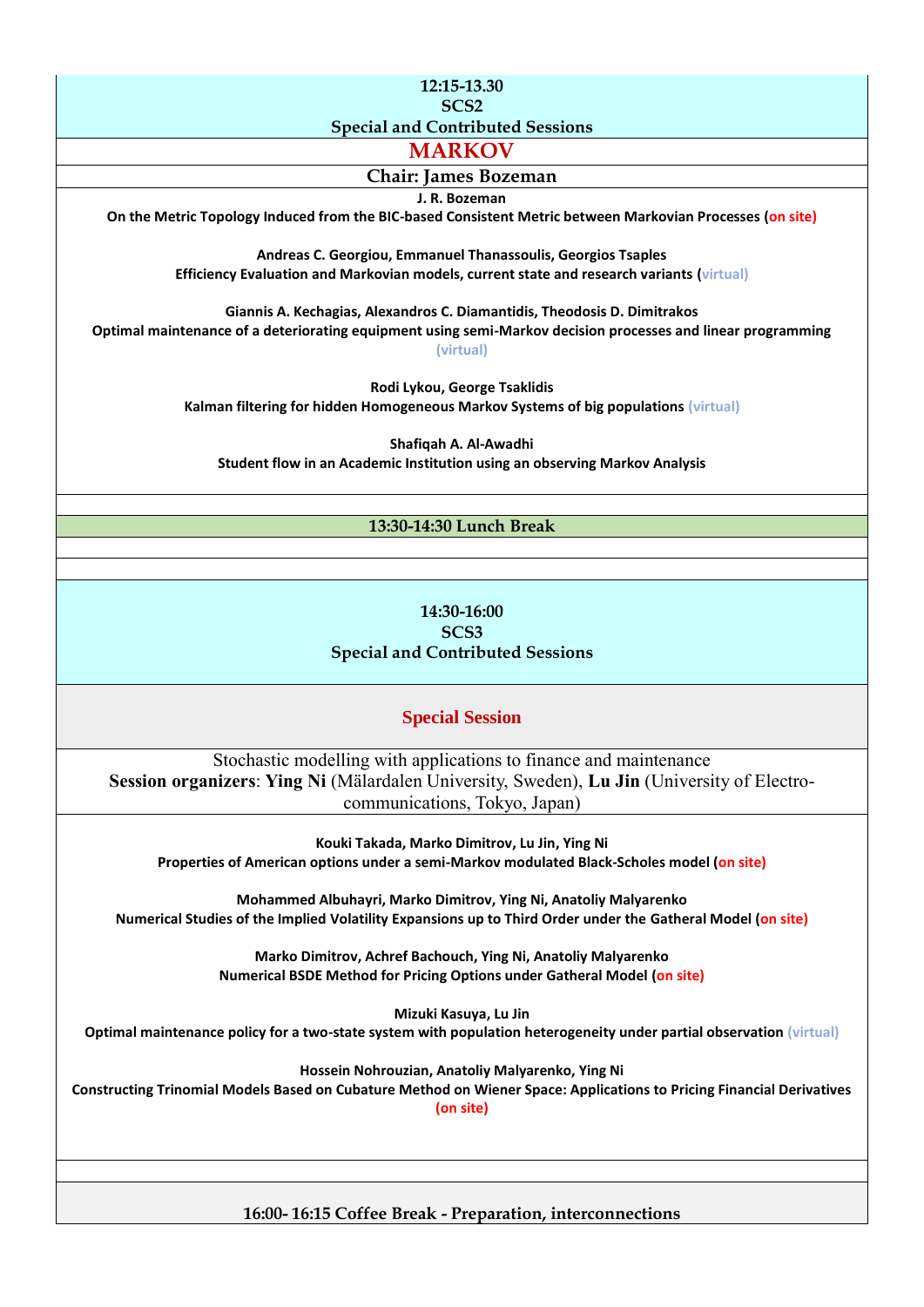**16:15-17:30**

**SCS4** 

#### **Special and Contributed Sessions**

**Population – Networks**

**Chair: Konstantinos Zafeiris**

**Akiva Bruno Melka, Yoram Louzoun**

**High fraction of silent recombination in finite population two locus neutral birth-death-mutation model (on site)**

**Akiva Bruno Melka, Navit Dori, Yoram Louzoun Invasion Rate versus Diversity in Population Dynamics with Catastrophes (on site)**

**Istvan Fazekas, Attila Barta A continuous-time network evolution model describing N-interactions (virtual)**

**Oladapo T. Ibitoye, Viranjay M. Srivastava A Dynamic Neural Network Model for Accurate Recognition of Masked Faces (virtual)**

**Lincoln S. Peter, Hlabishi I. Kobo, Viranjay M. Srivastava A Comparative Analysis of OpenFlow and P4 Protocols Based on Software Defined Networks (virtual)**

> **17:30-19:00 SCS5 Special and Contributed Sessions**

> > **Estimators**

Chair: Frederico Caeiro, Co-Chair: Aida Toma

**Frederico Caeiro, Ayana Mateus An evaluation of the efficiency of a shape parameter estimator for the log-logistic distribution (on site)**

> **María Jaenada, Leandro Pardo Robust tests based on minimum Rényi pseudodistance estimators (virtual)**

**Aida Toma, Amor Keziou Robust Minimum Empirical Divergence Estimators for Moment Condition Models (virtual)**

**N. Balakrishnan, M. Jaenada, L. Pardo Robust Rao's tests for non-destructive one-shot device testing with Weibull lifetimes (virtual)**

**M. Ivette Gomes, Luísa Canto e Castro, Sandra Dias, and Paula Reis How to build accurate reliability bounds for a large coherent system (virtual)**

**End of the 1st Day**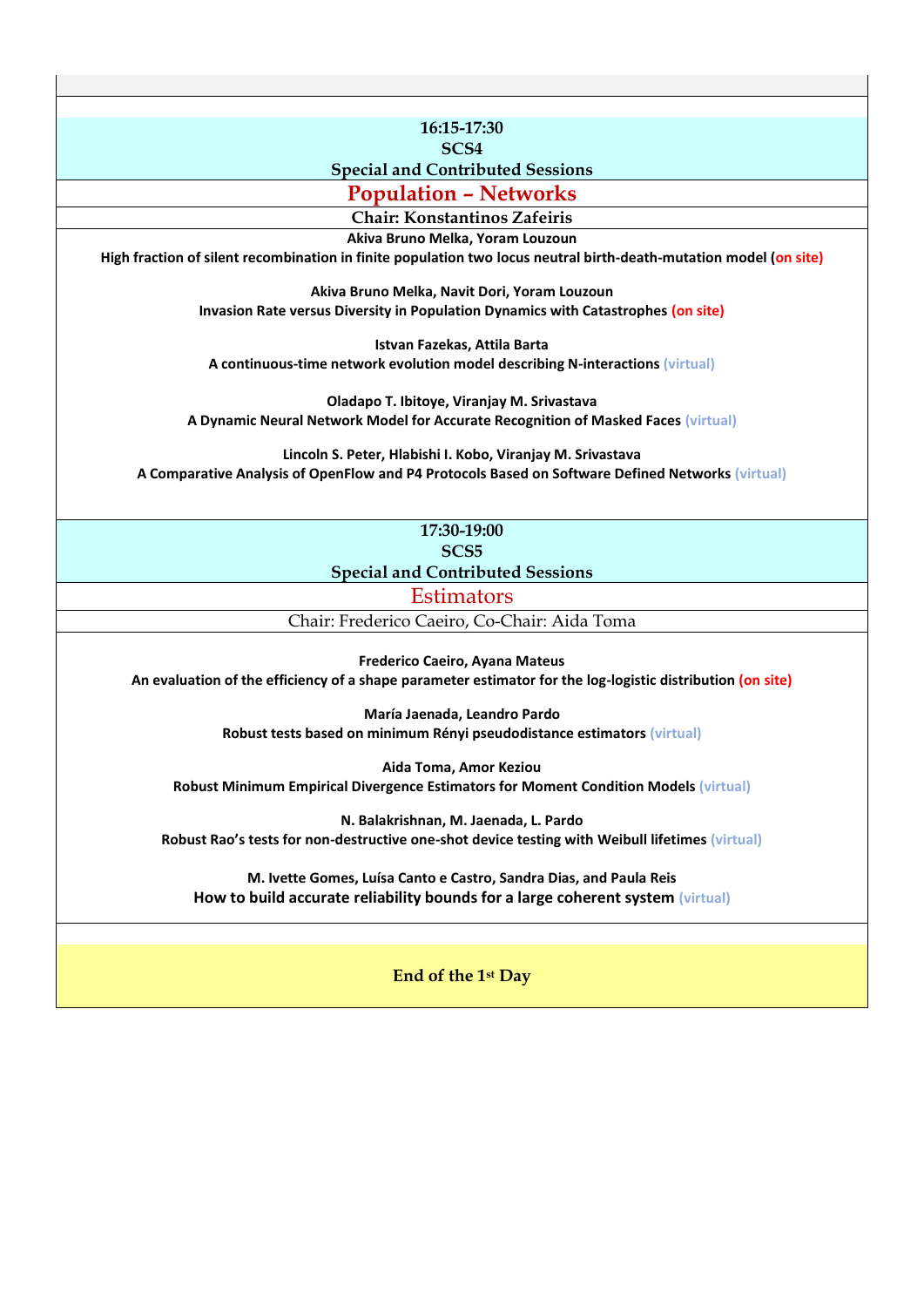

**SMTDA 2022** 

*<sup>7</sup> th Stochastic Modeling Techniques and Data Analysis International Conference with Demographics2022 Workshop*

**Wednesday, 8.6.2022**

#### **08:00- 08:15 Preparation, interconnections**

**08:15-09:45 SCS6 Special and Contributed Sessions**

**Muses**

**Special Session: Stochastic processes and their applications Chairs: Filippo Petroni and Riccardo De Blasis**

**Guglielmo D'Amico, and Filippo Petroni On the ROCOF of higher order for semi-Markov processes with real applications (virtual)**

**Guglielmo D'Amico, and Filippo Petroni A joint probability density function of wind speed and direction for wind power plant analysis (virtual)**

**Riccardo De Blasis The weighted-indexed semi-Markov model: calibration and application to financial modelling (on site)**

> **Giovanni Masala, Graziella Pacelli, and Filippo Petroni Drawdown risk measures for asset portfolios with high frequency data (virtual)**

**Salvatore Vergine, César Álvarez-Arroyo, Guglielmo D'Amico, Juan Manuel Escaño, Lázaro Alvarado-Barrios Optimal Management of a hybrid Microgrid in a random setting (on site)**

**09:45- 10:00 Coffee Break – Preparation, interconnections**

**10:00-10:40 Plenary Session II Chair: Dimitrios Sotiropoulos Speaker: Sally McClean School of Computing - Ulster University Title: Smart Process Modelling for improved Process Mining (on site)**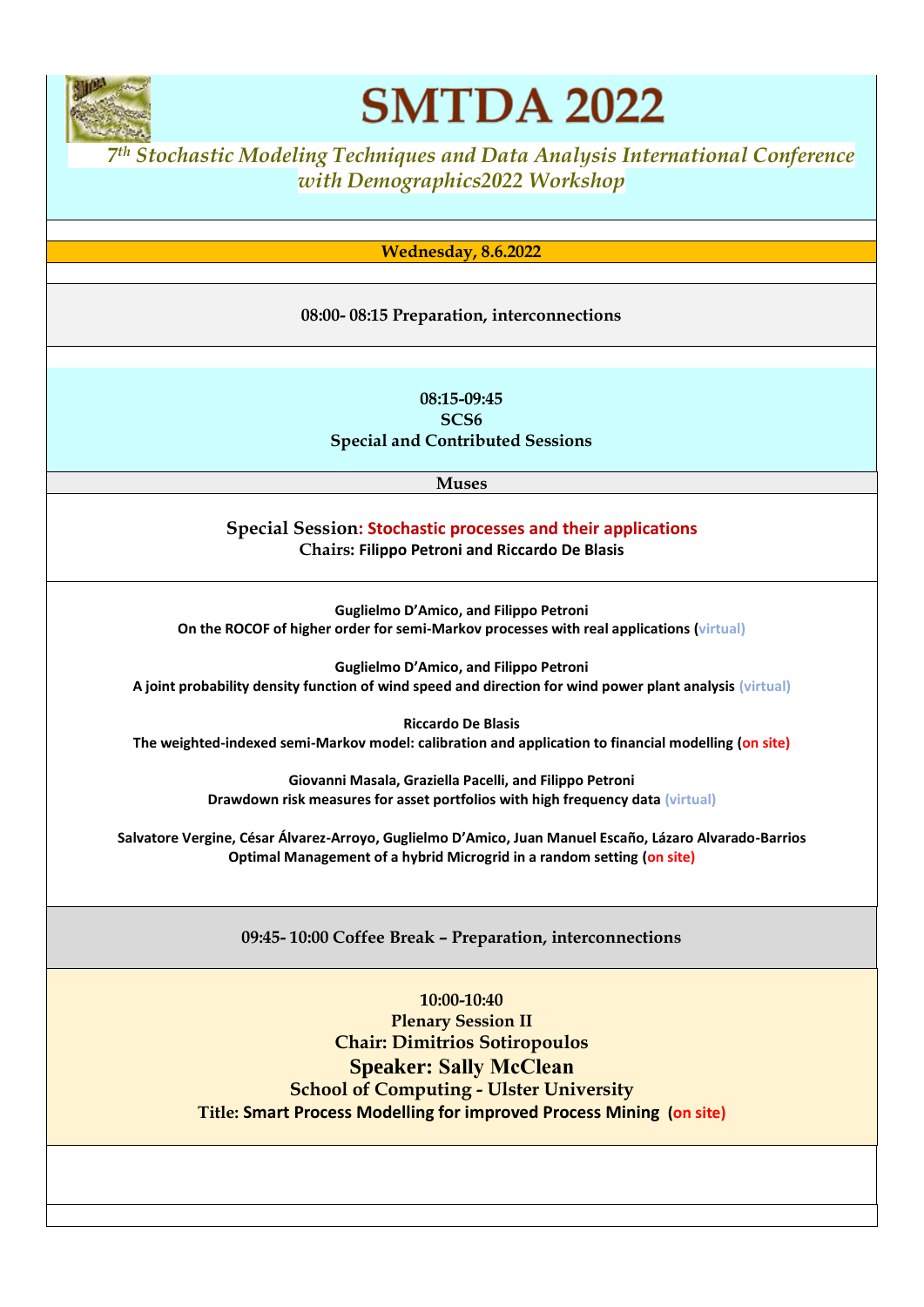| 10:40-11:50                                                                                                                |
|----------------------------------------------------------------------------------------------------------------------------|
| SCS7                                                                                                                       |
| <b>Special and Contributed Sessions</b>                                                                                    |
|                                                                                                                            |
| <b>Special Session on Healthcare and Sports Modelling</b>                                                                  |
| <b>Chairs: Sally McClean and Adele Marshall</b>                                                                            |
| David. J.P. O'Sullivan, Sally MacClean                                                                                     |
| Flexible model retraining criterion via Markov Decision Process for model maintenance in the presence of Concept Drift (on |
| site)                                                                                                                      |
|                                                                                                                            |
| Leah. A. Keating, James. P. Gleeson, David. J.P. O'Sullivan                                                                |
| A Multi-Type Branching Process Method for Modelling Complex Contagion on Clustered Networks (on site)                      |
|                                                                                                                            |
| Francesco Porro, Marialuisa Restaino, Juan Eloy Ruiz Castro, Mariangela Zenga                                              |
|                                                                                                                            |
| Statistics in sport: analysis of the turnover for football coaches in the Italian SERIE A (virtual)                        |
|                                                                                                                            |
| Pavlos Kolias, Alexandra Papadopoulou and Sally McClean                                                                    |
| Markov modeling for the evaluation of basketball performance (virtual)                                                     |
| 11:50-13:00                                                                                                                |
| SCS <sub>8</sub>                                                                                                           |
| <b>Special and Contributed Sessions</b>                                                                                    |
|                                                                                                                            |
| <b>Models and Modeling</b>                                                                                                 |
| Chair: Liberato Camilleri, Co-Chair: Flavius Guias                                                                         |
| <b>Flavius Guias</b>                                                                                                       |
| Epidemic models with several levels of immunity (virtual)                                                                  |
|                                                                                                                            |
| Liberato Camilleri, Lawrence Grech, Alex Manche                                                                            |
| <b>Bayesian Parametric Survival Models (on site)</b>                                                                       |
|                                                                                                                            |
| Alvaro Montenegro, Daniel Montenegro                                                                                       |
| Automatic Essay Scoring of multiple traits based on Transformer-sentences models (virtual)                                 |
|                                                                                                                            |
| Neringa Urbonaite, Leonidas Sakalauskas                                                                                    |
| <b>Construction of a Kriging Model using Fractional Brownian Vector Fields (virtual)</b>                                   |
|                                                                                                                            |
|                                                                                                                            |
| 13:00-14:00 Lunch                                                                                                          |
|                                                                                                                            |
| 14:00-15:45                                                                                                                |
| SCS9                                                                                                                       |
| <b>Special and Contributed Sessions</b>                                                                                    |
|                                                                                                                            |
|                                                                                                                            |
| <b>Health</b>                                                                                                              |
| <b>Chair: Konstantinos Zafeiris</b>                                                                                        |
|                                                                                                                            |
| Jana Vrabcová, Tomáš Fiala, Jitka Langhamrová                                                                              |
|                                                                                                                            |
| Possibilities of creating new health indicators (on site)                                                                  |
|                                                                                                                            |
| Konstantinos N. Zafeiris, Christos Skiadas                                                                                 |
| Comparing Healthy life expectancy between Bulgaria and Greece since the 1960s (on site)                                    |
| Eleni Serafetinidou                                                                                                        |
|                                                                                                                            |
| Factors associated with direct and indirect aspects of loneliness among Europeans aged 50 or higher (virtual)              |
|                                                                                                                            |
| Kornélia Svačinová, Markéta Majerová, Jana Vrabcová                                                                        |
| A Tool for Measuring Alcohol Policy Scoring in Czechia and EU: The Innovative Alcohol Policy Indicator (virtual)           |
|                                                                                                                            |
| Tomáš Fiala, Jitka Langhamrová, Jana Vrabcová                                                                              |
| Could the idea of equitable normal pension age stabilize the pension system? (virtual)                                     |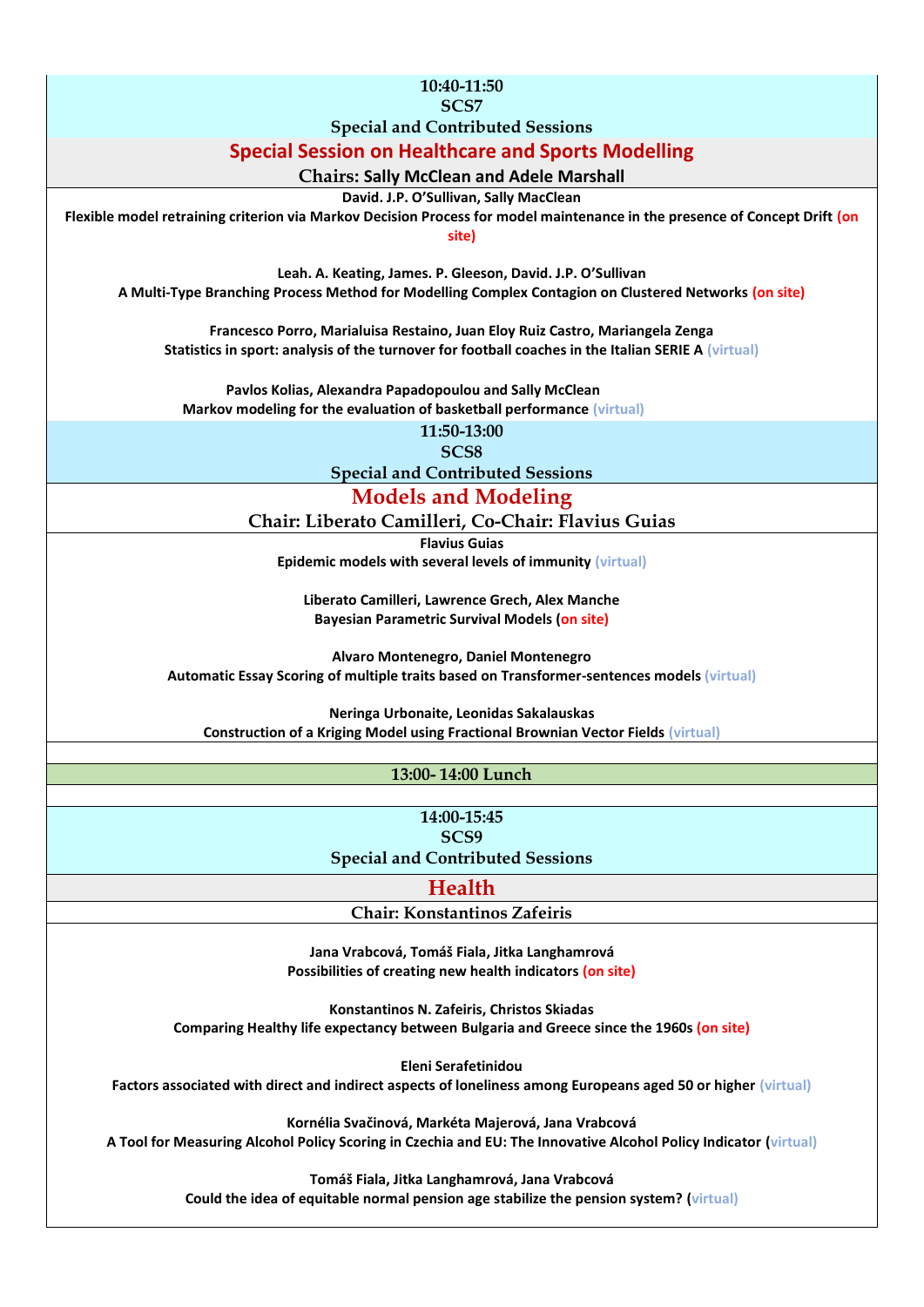

**Vladimir Rykov, Nika Ivanova On Reliability Function of a k-out-of-n System with Dependent Failures**

#### **End of the 2nd Day**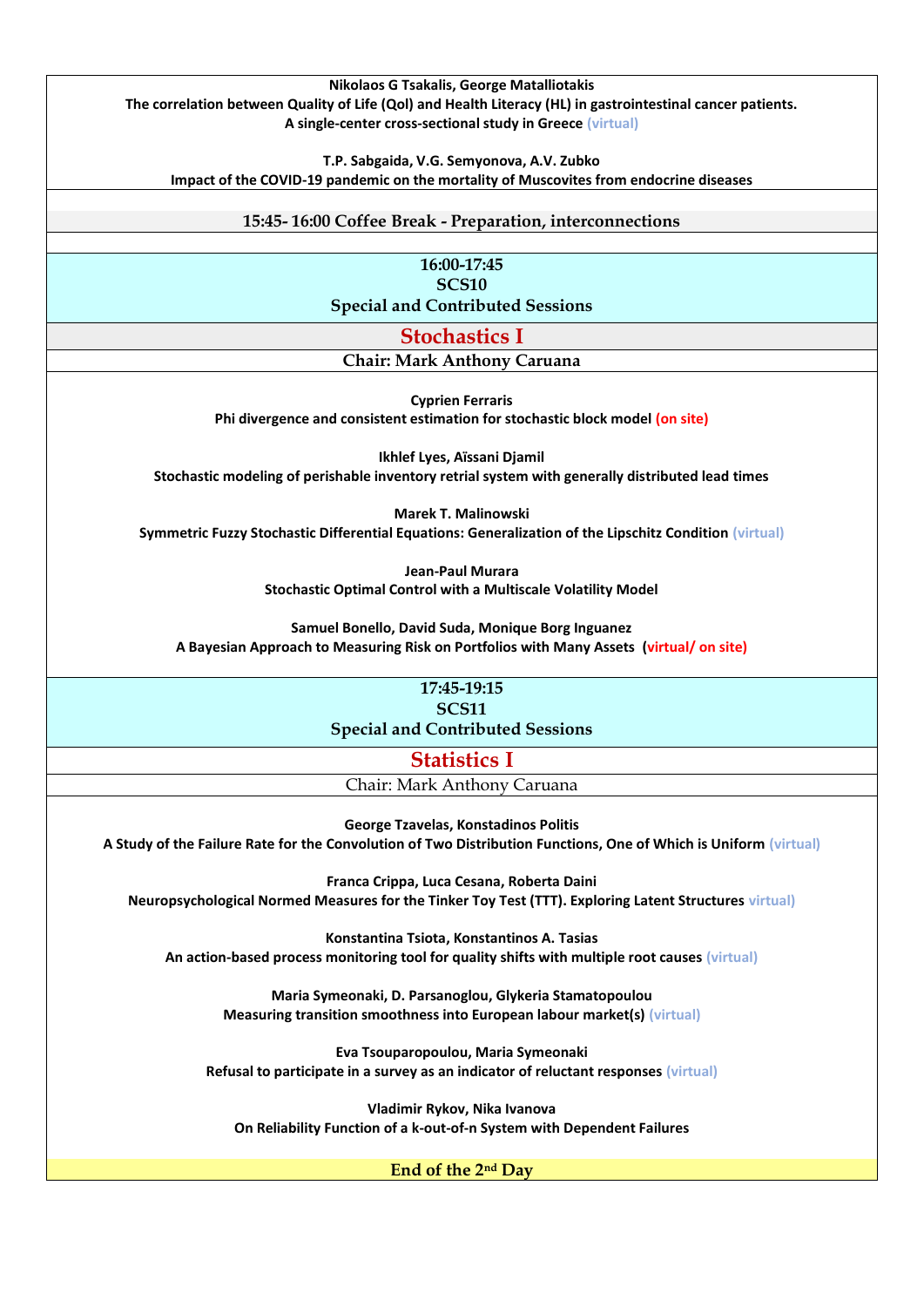

**SMTDA 2022** 

*<sup>7</sup> th Stochastic Modeling Techniques and Data Analysis International Conference with Demographics2022 Workshop*

**Thursday, 9.6.2022**

#### **09:00- 09:15 Preparation, interconnections**

**09:15-11:00 SCS12**

**Special and Contributed Sessions**

**Statistics II**

**Chair: Mark Anthony Caruana, Co-Chair: Athanasios Rakitzis**

**Jesús E. García, V.A. González-López Young diagram and Statistical Independence (virtual)**

**Lazaros Kanellopoulos, Konstadinos Politis Differentiated Laplace transform ratio order and some aging properties with applications**

> **Jean-Paul Murara, Sergei Silvestrov, Bob Kirabo Ngoga Portfolio Construction involving Vandermonde Matrix**

**Athanasios C. Rakitzis, Eftychia Mamzeridou On the Design and Performance of Upper One-Sided Charts for Zero-Inflated Processes with Estimated Parameters (virtual)**

**David Suda**

**Stability of Sampling Proposals for Reducible Diffusions over Large Time Intervals (on site)**

**Andrei Zaitsev**

**Some results on the distributions of sums of independent summands**

**11:00-11:20 Coffee-Break**

**11:20-12:40**

**SCS13 Special and Contributed Sessions**

**Muses**

**Special Session (Virtual)**

**Stochastic and Statistical Data Analysis Models and Methods Chair: Ilia Vonta, National Technical University of Athens**

**Elisavet Beki, Kimon Ntotsis, Alex Karagrigoriou A Novel Dimensionality Reduction Approach through Partial Least Squares Method (virtual)**

**Konstantinos N. Makris, Ilia Vonta An introduction to the indices μ[MKN] and to the mathematical measure V[MKN] (virtual)**

**Christina Parpoula, Alex Karagrigoriou The key role of change-point analysis in public health decisionmaking (virtual)**

> **Milan Stehlík On tissue discrimination for cancer research (virtual)**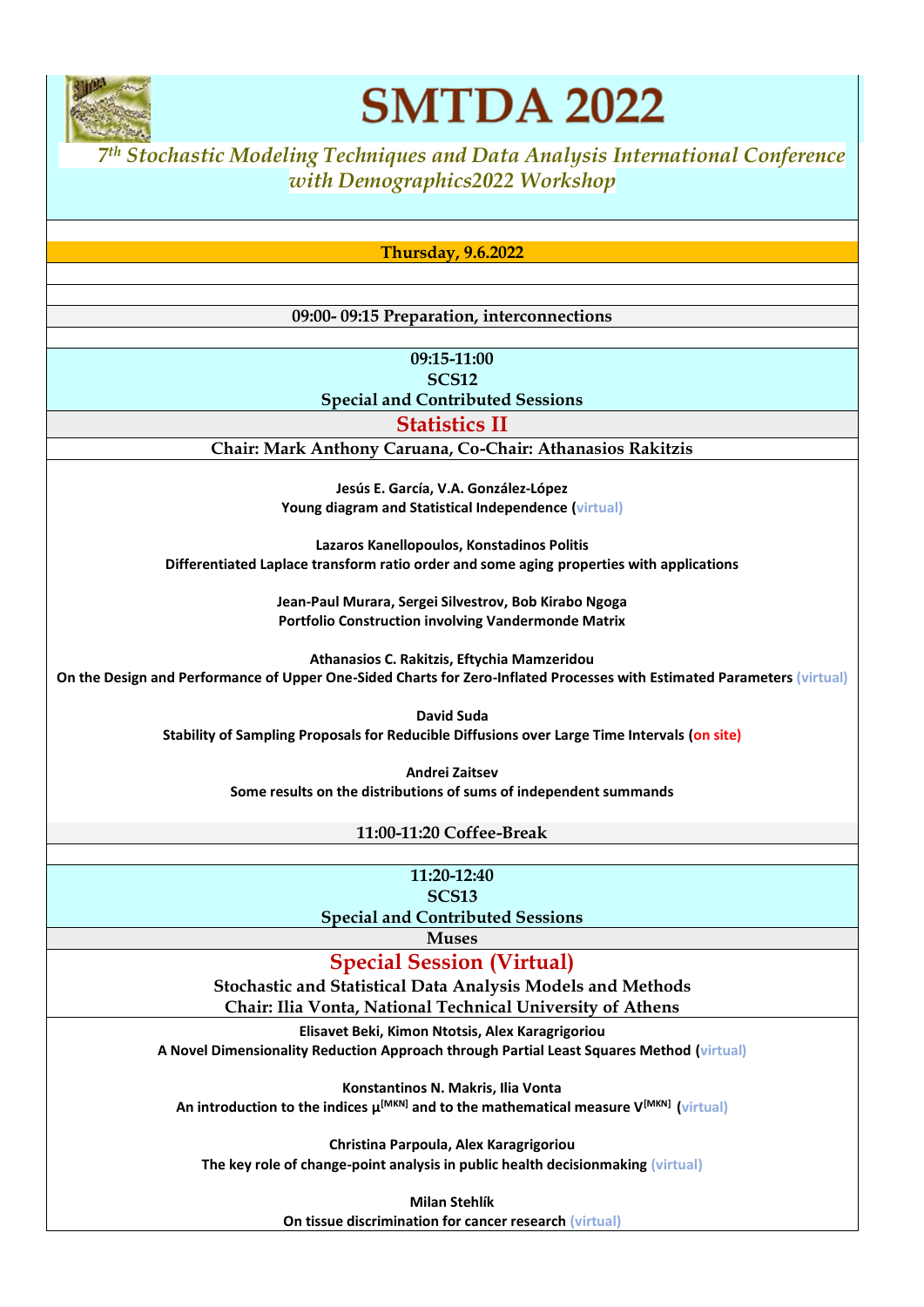#### **12:40-13:40 LUNCH**

**13:40-15:30**

**SCS14**

**Special and Contributed Sessions**

**Muses**

**Special Session (On-Site)**

**Stochastic and Statistical Data Analysis Models and Methods Chair: Alex Karagrigoriou**

**Christos Meselidis, Alex Karagrigoriou, Takis Papaioannou Robust Statistical Inference based on Dual Measures (on site)**

**Vlad S. Barbu, Thomas Gkelsinis A class of Homogeneity tests for independent and dependent data with asymmetrically important transitions (on site)**

> **Chrysoula Kroustalli, Alex Karagrigoriou, Andreas Makrides Stochastic Processes and Reliability Analysis: Theoretical Issues and Applications (on site)**

**I. Mavrogiannis, A. Karagrigoriou, G. Papasotiriou, I. Vonta Detecting Exponentiality via the catastrophe & conspiracy principles (on site)**

**Fatiha Mokhtari, Chafiâa Ayhar, Saâdia Rahmani, Vlad S. Barbu Asymptotic properties of kernel estimators for continuous-time semi-Markov processes**

**15:30- 15:45 Coffee Break - Preparation, interconnections**

**15:45-16:30**

**Plenary Session III**

**Chair: Alex Karagrigoriou**

**Speaker: Joseph E. Cavanaugh\*, Benjamin Riedle, and Andrew A. Neath**

**\*Department of Biostatistics, University of Iowa, Iowa City, Iowa, USA**

**Title: Probabilistic Pairwise Model Comparisons Based on Discrepancy Measures and a Reconceptualization of the P-Value (virtual)**

**16:30- 16:45 Preparation, interconnections**

**16:45-18:00 SCS15**

**Special and Contributed Sessions**

**Mortality**

**Chair: Konstantinos Zafeiris**

**Panagiotis Andreopoulos, Fragkiskos G. Bersimis, Kleomenis Kalogeropoulos, Alexandra Tragaki Recent changes in Human mortality: The case study of Greece**

**Tiê Dias de Farias Coutinho, Neir Antunes Paes**

**Preventable deaths and maternal and newborn factors in a region of Brazil: panel data modeling (virtual)** 

**Traian Pirvu Joint work with Petar Jevtic and Minsuk Kwak**

**Practical partial equilibrium framework for pricing of mortality-linked instruments in continuous time (virtual)**

**Konstantinos N. Zafeiris**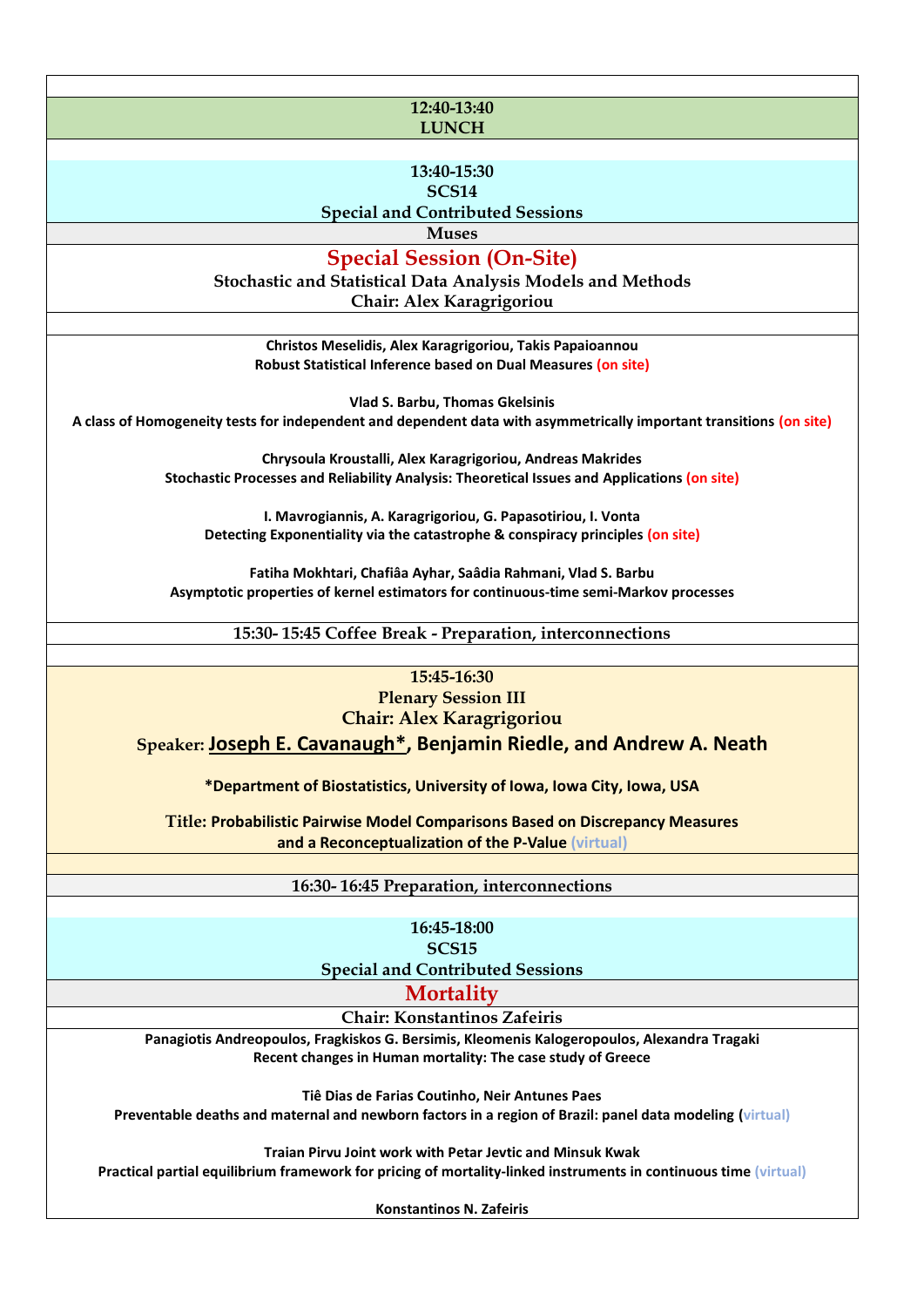**Greece since the 1960s: the mortality transition revisited. A Joinpoint Regression Analysis (on site)**

**Maria Sachinidou and George Matalliotakis Comparative and Long-Term Financial Analysis of 4 General Hospitals belonging to Island Areas of Greece during 2017-2020 (virtual)**

> **A.V. Zubko, T.P. Sabgaida, V.G. Semyonova Features of changes in male mortality during a pandemic**

> > **18:00-19:00 SCS16**

**Special and Contributed Sessions**

**WORKSHOP: Financial effects / consequences of the COVID-19 pandemic on Crete Chairs: Christos Floros and George Matalliotakis Implementing body and participants: Region of Crete, Accounting and Finance Laboratory (LAFIM) of the Hellenic Mediterranean University**

> **Efthalia Tabouratzi and George Matalliotakis The response of the Cretan companies to the COVID-19 pandemic (virtual)**

**Christos Floros Seasonality and persistence of air arrivals: The case of Crete (virtual)**

**Nektarios Gavrilakis, Christos Floros, and Emilios Galariotis Corporate Governance Gender Equality and Firm Financial Performance: The Case of Euronext 100 Index (virtual)**

**Dimitrios I. Vortelinos Country tax measures in response to the Covid-19 pandemic and the foreign exchange market: International evidence (virtual)**

> **19:00-19:30 Chair: Christos H. Skiadas Plenary Session (virtual)**

## **Robert D. Young**

Director, GRG Supercentenarian Research and Database Division **Supercentenarians, Age Claims and Demographic Questions**

**End of the 3rd Day**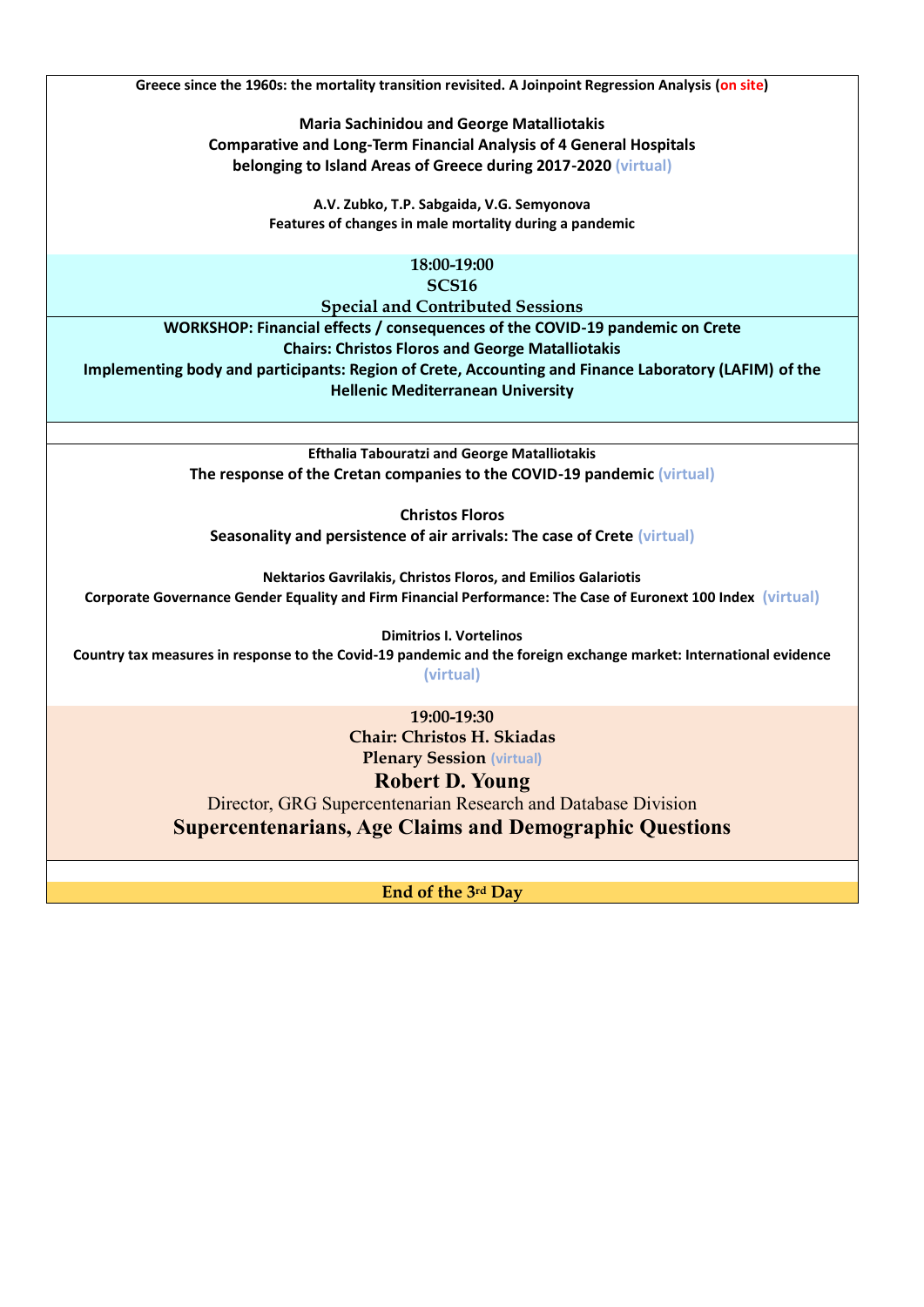

**SMTDA 2022** 

*<sup>7</sup> th Stochastic Modeling Techniques and Data Analysis International Conference with Demographics2022 Workshop*

**Friday, 10.6.2022**

### **09:00- 09:10 Preparation, interconnections**

**09:10-11:20 SCS17 Special and Contributed Sessions**

# **Data Analysis I**

## **Chair: Jang Schiltz**

**Elena Bamicha, Georgia Verropoulou Assessment of the CASP-12 scale among people aged 50+ in Europe: An analysis using SHARE data (virtual)**

**Nassira Menni Asymptotic normality for regression function estimate under right censored data and association**

**Cédric Noel, Jang Schiltz A new R package for Finite Mixture Models with an application to clustering countries with respect to COVID data (on site)**

**Áurea Sousa, Osvaldo Silva, Helena Bacelar-Nicolau**

**Comparison between two algorithms for computing the Weighted Generalized Affinity Coefficient in the case of interval data**

> **Fabien Llobell, El Mostafa Qannari Cluster Analysis in a Multi-Block Setting (on site)**

**Rafik Abdesselam A Topological Clustering of Individuals (virtual)**

**Valery Antonov Comparative analysis of two signals of biomedical origin**

**11:20- 11:40 Coffee Break - Preparation, interconnections**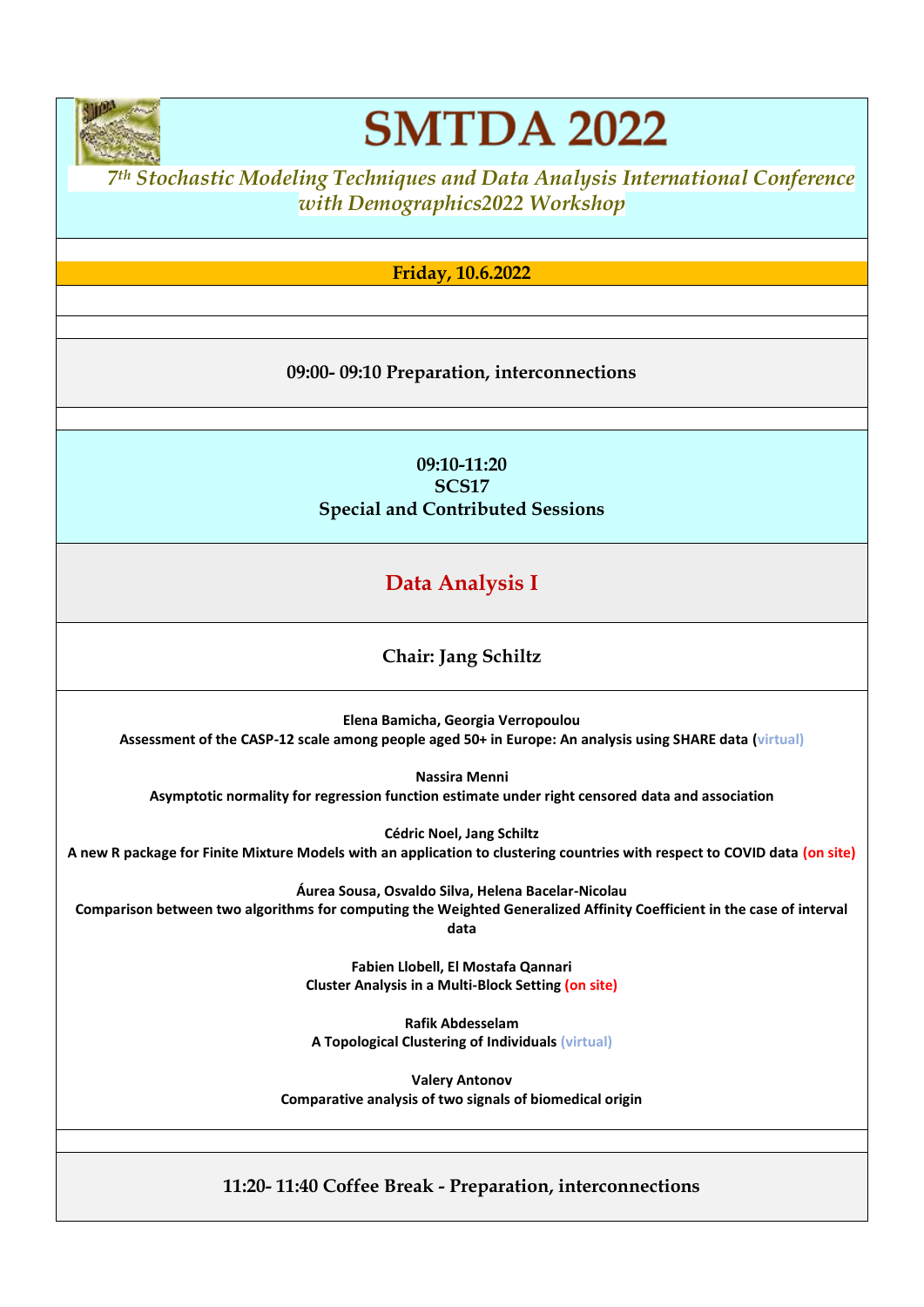**11:40-13:30 SCS18 Special and Contributed Sessions**

**Data Analysis II**

**Chair: Jim Freeman, Co-Chair: Mark Anthony Caruana**

**Dominika Ballová**

**Comparison of selected methods commonly used to analyze changes in time series**

**Dominique Desbois**

**Applying Entropy Criterion to Cost Allocation: an Empirical Analysis of Fertilizer Cost Estimates for European Countries**

**(virtual)**

**Mark Anthony Caruana, Gabriele Lentini Multivariate Kernel Discrimination Applied to Bank Loan classification (on site)**

**Jim Freeman, Haoyu Miao Blackjack and the Kelly bet: a simulation assessment of selected playing strategies (on site)**

**Oladapo T. Ibitoye Development of a Neural Network Based Vehicle License Plate Recognition System (virtual)**

**Osvaldo Dias Lopes da Silva, Áurea Sandra Toledo de Sousa, Helena Bacelar-Nicolau Hierarchical Cluster validation in context of comparison and evaluation of partitions**

**13:30- 14:30 Lunch**

**14:30-16:30 SCS19 Special and Contributed Sessions**

**Advances in Social Research Methods**

Invited Session Chair: Maria Symeonaki

**Aggeliki Yfanti, Catherine Michalopoulou**

**The demographic, social and regional "profile" of peoples' perceptions of their social class: Evidence from the 7th wave of the World Values Survey, 2017-2020 (virtual)**

> **Anastasia Charalampi, Catherine Michalopoulou, Clive Richardson Exploring cross-national comparability of unidimensional constructs (virtual)**

**Chrysoula Zerva and Maria Symeonaki Machine learning and natural language processing as social research tools: Applications and challenges (virtual)**

> **Aggeliki Kazani, George Filandrianos, Maria Symeonaki and Giorgos Stamou Semantic integration of data: from theory to social research practice (virtual)**

**George Filandrianos, Aggeliki Kazani, Parsanoglou Dimitios, Giorgos Stamou and Maria Symeonaki Introducing an ontology of adolescents' digital leisure (virtual)**

**Aliki Symeonaki, Maria Symeonaki To read on not to read? Examining the relation between students' well-being and their attitude towards reading (virtual)**

**16:30-16:45 Coffee Break**